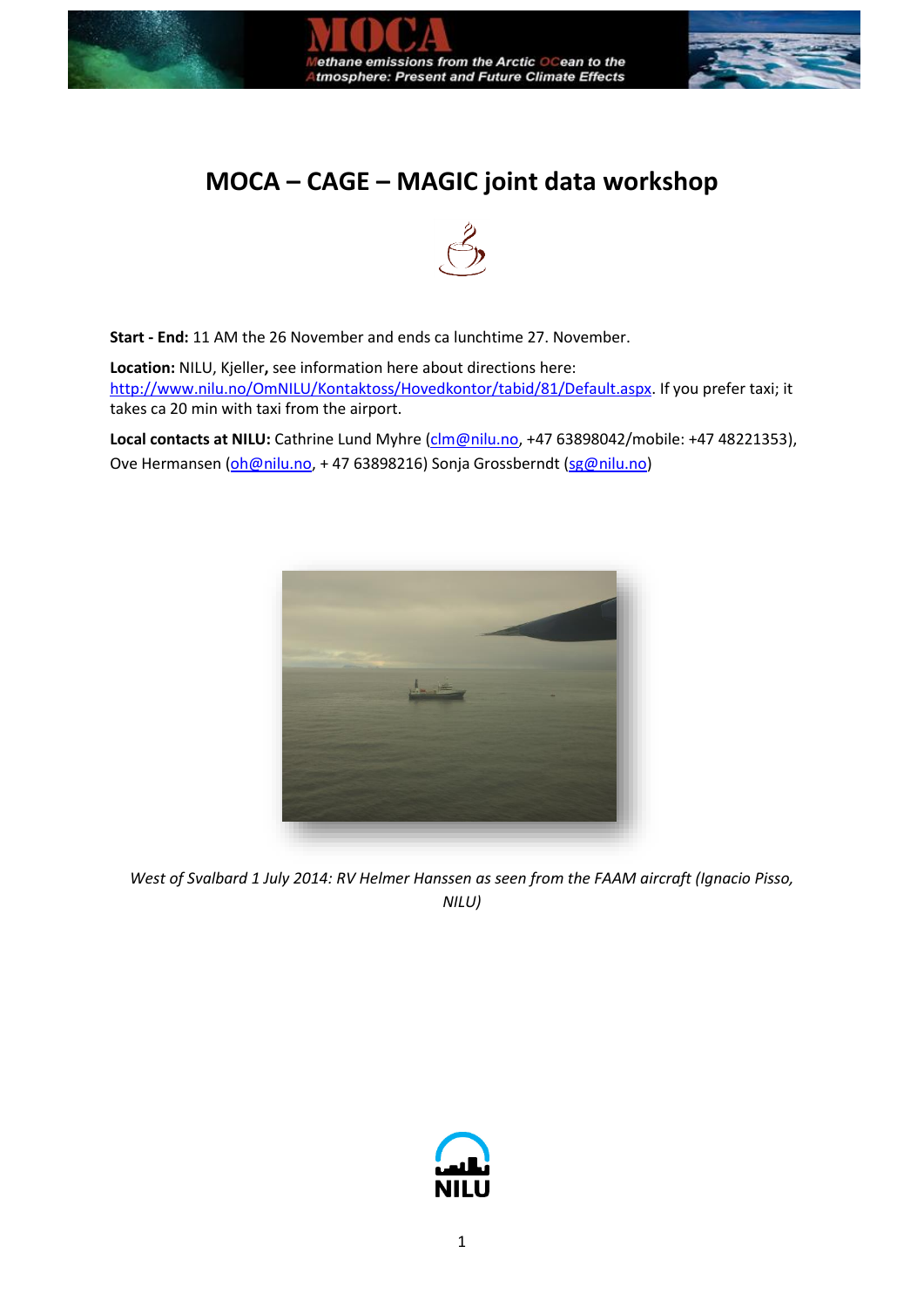



|                                                                                                                                                                                                                                                                                                                                                                                                                                                                                                                                                                                                                                                                                                                                                                                                                                                                                                                                                                                                                                                        | <b>Wednesday 26 November</b>                                                                                                                                                                          |                               |  |
|--------------------------------------------------------------------------------------------------------------------------------------------------------------------------------------------------------------------------------------------------------------------------------------------------------------------------------------------------------------------------------------------------------------------------------------------------------------------------------------------------------------------------------------------------------------------------------------------------------------------------------------------------------------------------------------------------------------------------------------------------------------------------------------------------------------------------------------------------------------------------------------------------------------------------------------------------------------------------------------------------------------------------------------------------------|-------------------------------------------------------------------------------------------------------------------------------------------------------------------------------------------------------|-------------------------------|--|
| 11.00                                                                                                                                                                                                                                                                                                                                                                                                                                                                                                                                                                                                                                                                                                                                                                                                                                                                                                                                                                                                                                                  | Welcome                                                                                                                                                                                               | Cathrine L. M                 |  |
| 11.00-<br>11.30                                                                                                                                                                                                                                                                                                                                                                                                                                                                                                                                                                                                                                                                                                                                                                                                                                                                                                                                                                                                                                        | Introduction with overview of summer 2014 activities, the<br>platforms involved and data record                                                                                                       | Cathrine L. M                 |  |
| 11.30-<br>17.00                                                                                                                                                                                                                                                                                                                                                                                                                                                                                                                                                                                                                                                                                                                                                                                                                                                                                                                                                                                                                                        | Status and report from each measurement platform, from the bottom to the top,<br>including discussions. The times are flexible, and adjusted to the needs. Breaks will be<br>included when necessary. |                               |  |
| Ocean column and surface water observations and measurements<br>Anna S. /Benedicte F.<br>from Helmer Hansen<br>CAGF                                                                                                                                                                                                                                                                                                                                                                                                                                                                                                                                                                                                                                                                                                                                                                                                                                                                                                                                    |                                                                                                                                                                                                       |                               |  |
| Results on methane hydrates from summer analysed at NILU,<br>questions and implications<br>Stephen P.)                                                                                                                                                                                                                                                                                                                                                                                                                                                                                                                                                                                                                                                                                                                                                                                                                                                                                                                                                 |                                                                                                                                                                                                       | Norbert (replaced by          |  |
| Atmospheric measurements at RV Helmer Hanssen                                                                                                                                                                                                                                                                                                                                                                                                                                                                                                                                                                                                                                                                                                                                                                                                                                                                                                                                                                                                          |                                                                                                                                                                                                       | Cathrine L. M.<br>/Stephen P. |  |
|                                                                                                                                                                                                                                                                                                                                                                                                                                                                                                                                                                                                                                                                                                                                                                                                                                                                                                                                                                                                                                                        | The atmospheric relevant measurements from Zeppelin                                                                                                                                                   | Cathrine L. M./<br>Stephen P. |  |
|                                                                                                                                                                                                                                                                                                                                                                                                                                                                                                                                                                                                                                                                                                                                                                                                                                                                                                                                                                                                                                                        | Measurements from the FAAM flights                                                                                                                                                                    | Carl P.                       |  |
|                                                                                                                                                                                                                                                                                                                                                                                                                                                                                                                                                                                                                                                                                                                                                                                                                                                                                                                                                                                                                                                        | Isotopic data and the first impressions of the analysis from the ship,<br>flights, and Zeppelin                                                                                                       | Dave L./Euan N.               |  |
|                                                                                                                                                                                                                                                                                                                                                                                                                                                                                                                                                                                                                                                                                                                                                                                                                                                                                                                                                                                                                                                        | Organisation of data, meta data and access and sharing of data<br><b>Thursday 27 November</b>                                                                                                         | Cathrine L. M.                |  |
| Joint discussions and first interpretations. Maybe focused on some central<br>questions:<br>- Do we see signs of methane from ocean to atmosphere? Is this consistent?<br>- Long range transport of CH <sub>4</sub> vs local and regional sources?<br>$09.00 -$<br>- Do we have information from other institutions (USGC, GEOMAR)?<br>- Hot spot region in the Barents sea; what do we see? Any flights over there?<br>- How can we utilise ethane and propane measurement in the best way? Other<br>trace gases we can think of now that is if interest?<br>Where do we see the first need for model studies and where to start?<br>- Others more can be added during the WS come!<br>Wrap up and next steps<br>Brief update on MOCA plans, (Cathrine), CAGE plans (Benedicte) and<br>MAGIC/FAAM plans (Carl)<br>Any campaign plans for 2014? Any preparation necessary already now?<br>Organize further collaboration: Possible conferences/meetings (meeting<br>$\bullet$<br>points for more joint discussions? Potential papers we might see now? |                                                                                                                                                                                                       |                               |  |
| 12.00                                                                                                                                                                                                                                                                                                                                                                                                                                                                                                                                                                                                                                                                                                                                                                                                                                                                                                                                                                                                                                                  | Lunch in the NILU canteen for those that have time!                                                                                                                                                   |                               |  |